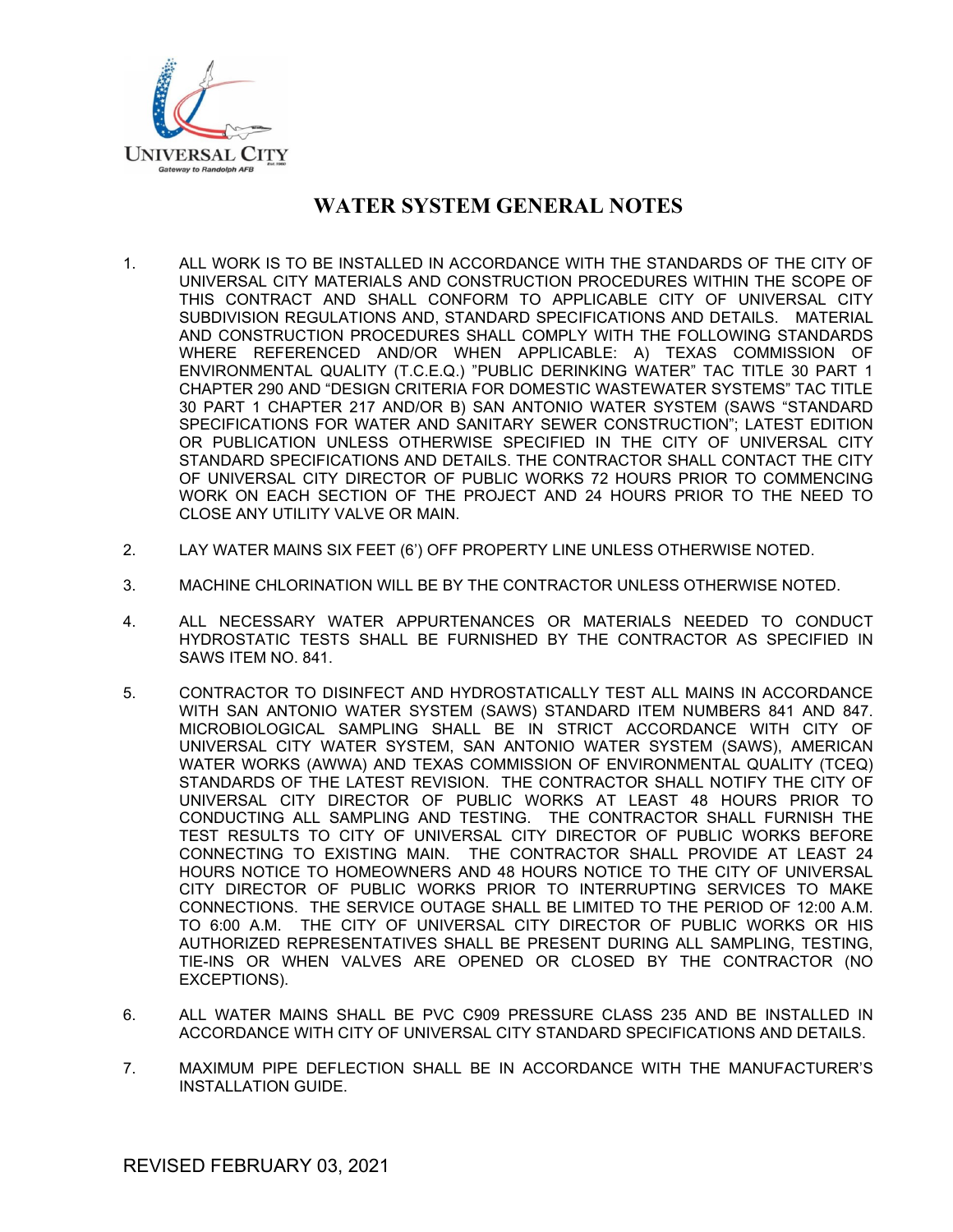

- 8. CONTRACTOR SHALL FURNISH THE ENGINEER AND/OR THE CITY OF UNIVERSAL CITY DIRECTOR OF PUBLIC WORKS WITH AS-BUILTS THAT SHALL HAVE THE FINAL MEASUREMENTS FOR ALL PIPE INSTALLED AND ALL TAPS AND LENGTH OF SERVICE CONNECTIONS WITH BLUE MARKED HUBS AT EACH SERVICE.
- 9. THE LOT CORNERS SHALL BE SET BY THE ENGINEER FOR WATER SERVICES. LOT CORNERS WILL BE CAREFULLY PRESERVED BY CONTRACTOR SO THAT THE METER BOXES CAN BE SET. ANY LOT CORNER DESTROYED OR REMOVED BY THE CONTRACTOR OR HIS EMPLOYEES WILL BE REPLACED AT THE CONTRACTOR'S EXPENSE.
- 10. STREETS SHALL HAVE BEEN EXCAVATED DOWN TO SUBGRADE, AND THE PARKWAY WILL BE CUT DOWN TO THE TOP OF THE CURB BY THE STREET CONTRACTOR PRIOR TO CONSTRUCTION OF THE WATER MAINS. IT SHALL BE THE CONTRACTOR'S RESPONSIBILITY TO PROVIDE A PAD FOR THEIR EQUIPMENT IF NECESSARY.
- 11. WATER METER BOXES WILL BE INSTALLED ONE FOOT (1') BEHIND THE CURB, AND SHALL BE EITHER A PLASTIC OR CAST IRON METER BOX WITH A HOLE CUT IN THE LID FOR A TOUCH TONE READER AND SET AT FINAL GRADE LEVEL. TO SUPPORT THE REQUIRED SPACE NEEDED (6") FOR INSTALLATION OF THE TOUCH READ METER AND THE R900 RADIO READ TRANSMITTOR MOUNTED ON TOP LID, THE CONTRACTOR SHALL FURNISH A SUBMITTAL FOR CITY APPROVAL PRIOR TO INSTALLATION OF ANY METER BOX. METER BOXES SHALL BE SUPPORTED WITH BRICKS. ALL METER BOXES ARE TO HAVE THE CITY OF UNIVERSAL CITY LOGO ON THE BOX LID.
- 12. CONTRACTOR IS RESPONSIBLE FOR BRINGING VALVES AND METER BOXES TO MATCH FINISHED GRADE, ELEVATION SPECIFIED ON THE PLANS, OR AS DIRECTED BY THE ENGINEER.DURING WATERLINE AND/OR ROADWAY RECONSTRUCTION.
- 13. ALL WATER SERVICES SHALL BE ONE-INCH (1") MINIMUM UP TO THE CURB STOP IN ACCORDANCE WITH CITY OF UNIVERSAL CITY STANDARD SPECIFICATIONS AND DETAILS. USE 1" X ¾" CURB STOP WHEN NECESSARY FOR METER LESS THAN ONE-INCH (1").
- 14. EXCESS MATERIAL SHALL BE DISPOSED OF AS DIRECTED BY THE PROJECT ENGINEER. NO EXCESS MATERIAL SHALL BE DUMPED OR ALLOWED TO ENTER ANY WATERWAY, CULVERT OR OTHER DRAINAGE STRUCTURE. THE CONTRACTOR SHALL NOT PLACE ANY MATERIAL IN THE 100-YEAR FLOODPLAIN WITH OUT OBTIANING AN APROVED FLOODPLAIN PERMIT. UNACCEPTABLE MATERIAL SHALL BE DEFINED AS EXISTING UNSTABLE MATERIALS AND LAYING CONDITIONS ENCOUNTERED ANY TIME DURING EXCAVATION, TRENCHING OR BACKFILLING. SUCH MATERIALS INCLUDE AND ARE NOT LIMITED TO THE FOLLOWING:
	- A. ANY SHARP ABRASIVE OBJECT, WATER, SILT, MUCK, TRASH OR DEBRIS, ROCK IN LEDGE, COARSE GRAVEL WITH PARTICLE SIZE LARGER THAN 1-¾ INCH DIAMETER DURING INITIAL BACKFILL, ROCKS OR BOULDERS GREATER THAN ONE-HALF (1/2) THE TRENCH WIDTH DURING SECONDARY BACKFILL, AND ANY SUCH MATERIAL SHALL BE REMOVED FROM THE TRENCH AND THE JOB SITE.
	- B. THERE SHALL BE NO EXTRA COMPENSATION OR TIME ALLOWANCE FOR ENCOUNTERING ROCK, REMOVAL OF ROCK, DEBRIS OR ANY UNACCEPTABLE MATERIAL.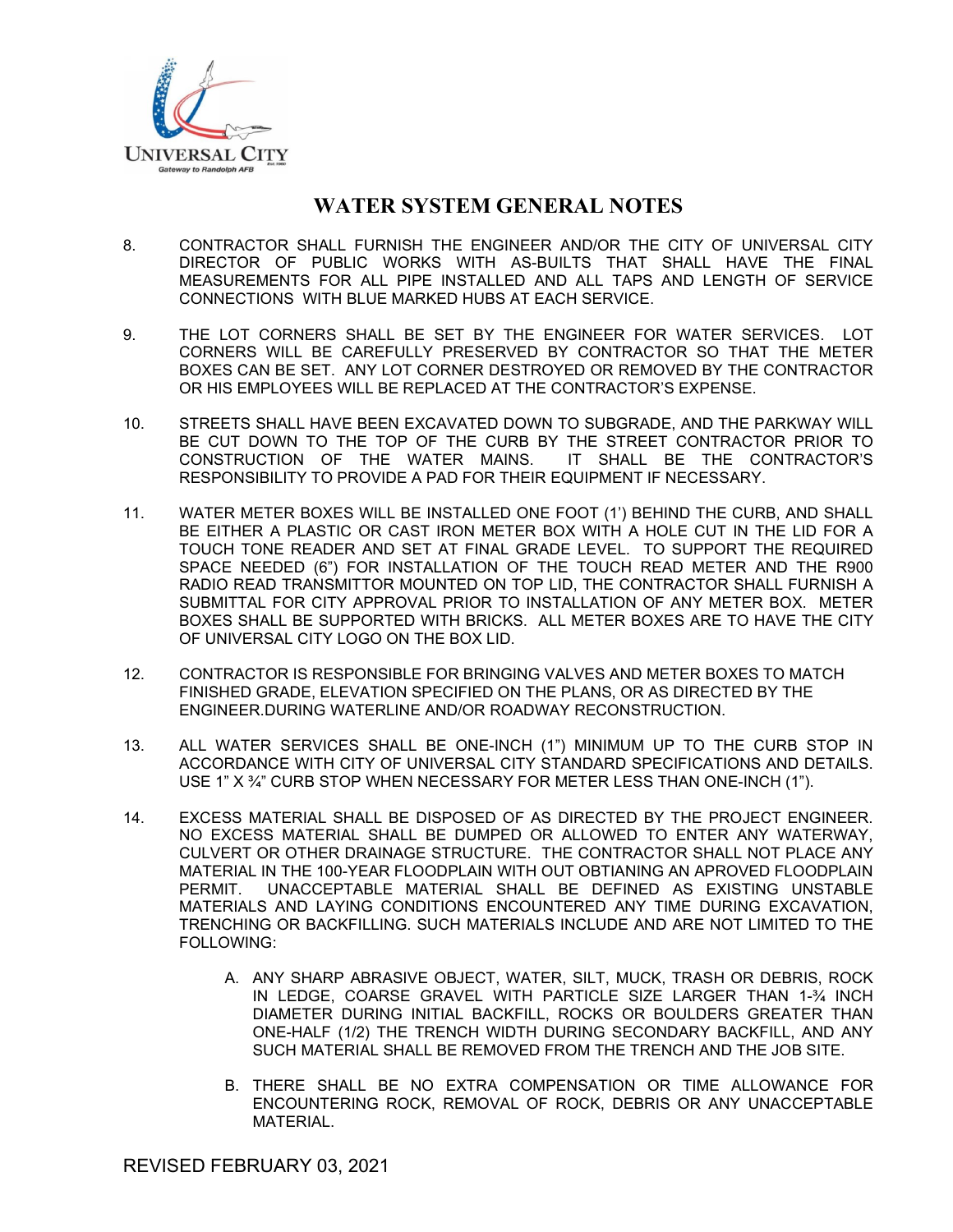

- 15. ANY CAVERNS OR SOLUTION CHANNELS ENCOUNTERED DURING CONSTRUCTION WILL BE REPORTED TO THE ENGINEER AND THE CITY OF UNIVERSAL CITY WITH A REQUEST FOR ADESIGN REVISION WHEN THE STRENGTH OF THE PIPE, IS NOT SUFFICIENT TO BRIDGE THE GAP. THE CONTRACTOR SHALL ALSO REPORT THE FINDING OF THE CAVERN TO THE APPROPRIATE REGULATORY AGENCIES AND STOP WORK UNTIL AUTHORIZATION TO CONTINUE IS RECEIVED.
- 16. THRUST BLOCKS SHALL BE INSTALLED AS REQUIRED BY THE CITY OF UNIVERSAL CITY STANDARD SPECIFICATIONS AND DETAILS, AND/OR AS DIRECTED BY THE PUBLIC WORKS DIRECTOR OR HIS AUTHORIZED REPRESENTATIVE OR THE PROJECT ENGINEER.
- 17. 2-1/8-INCH POST TYPE FIRE HYDRANTS ARE TO BE INSTALLED IN LIEU OF PERMANENT BLOWOFFS.
- 18. ALL FITTINGS, PIPES, AND SERVICES SHALL BE ENCASED WITH SIX-INCHES (6") OF PIT RUN SAND UNDER THE BOTTOM OF THE PIPE AND TWELVE-INCHES (12") ABOVE THE TOP OF THE PIPE.
- 19. THE DIRECTOR OF PUBLIC WORKS OR HIS AUTHORIZED REPRESENTATIVE WILL INSPECT PIT RUN SAND BEDDING BEFORE PIPE IS LAID, INITIAL BACKFILL, AND SECONDARY BACK FILL IS INSTALLED. PROVIDE MATERIAL SUBMITTAL FOR PIT RUN SAND TO THE CITY FOR REVIEW AND APPROVAL 2 WEEKS PRIOR TO ONSITE DELIVERY. PIT RUN SAND SHALL BE FROM GEM MATERIALS OR APPROVED EQUAL. ALL BEDDING PLACED IN THE WATER TRENCH SHALL BE COMPACTED IN MAXIMUM EIGHT-INCH (8") LIFTS TO 95% DENSITY OF TXDOT'S TEST METHOD TEX-113-E. PROVIDE TESTING ON EACH EIGHT-INCH (8") COMPACTED LLIFT. SUBGRADE MOISTURE DENSITY TESTING SHALL BE AT THE MINIMUM FREQUENCY OF THREE (3) PER BLOCK AND SHALL NOT EXCEED 500 FOOT SPACING.
- 20. THE CONTRACTOR SHALL BE RESPONSIBLE FOR ALL MATERIALS AND WORKMANSHIP AFTER PRELIMINARY ACCEPTANCE BY CITY AND UNTIL FINAL ACCEPTANCE BY CITY. AFTER FINAL ACCEPTANCE OF CONSTRUCTION IS ISSUED, THE CONTRACTOR SHALL PROVIDE A ONE (1) YEAR WARRANTY IN ACCORDANCE WITH THE SPECIFICATION'S SPECIAL CONDITIONS. THE CONTRACTOR SHALL REPAIR ANY AREAS WITHIN ONE (1) WEEK OF WRITTEN NOTIFICATION DURING WARRANTY PERIOD.
- 21. CONTRACTOR SHALL PROVIDE THE FOLLOWING SUPPORT ACTIVITY:
	- A. ATTEND PRE-CONSTRUCTION CONFERENCE WITH CITYAND SECURE CITY PERMIT.
	- B. ATTEND PRELIMINARY AND FINAL ACCEPTANCE INSPECTIONS WITH CITY AND PROVIDE SUPPORT MANPOWER AS NEEDED FOR TESTING AND INSPECTIONS.
- 22. FIRE HYDRANTS SHALL BE MOST CURRENT MUELLER OR AMERICAN DARLING NO. B-84-B: FIRE HYDRANTS TO OPEN LEFT AND INSTALLED IN ACCORDANCE WITH CITY OF UNIVERSAL STANDARD SPECIFICAITONS AND DETAILS.
- 23. ALL GATE VALVES SHALL BE MOST CURRENT AWWA APPROVED RESILIENT SEAT VALVES, LEFT HAND OPEN, AS MANUFACTURED BY EAST JORDAN IRON WORKS, MUELLER (A-2370-20) AMERICAN DARLING OR CLOW VALVES AND INSTALLED IN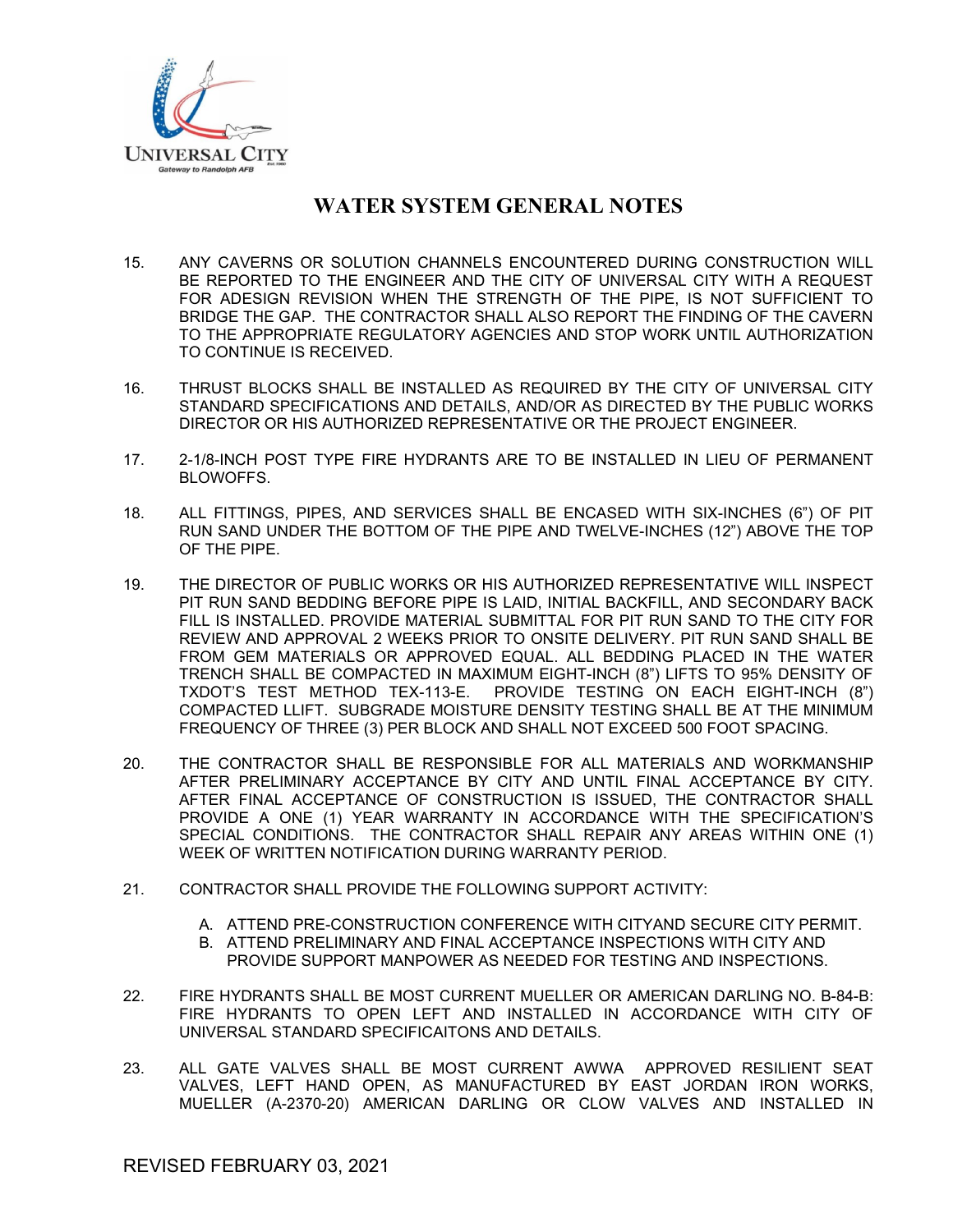

ACCORDANCE WITH THE CITY OF UNIVERSAL CITY STANDARD SPECIFICATIONS AND DETAILS.

- 24. 8 MIL POLYETHYLENE SLEEVE WRAPPING WITH RUST PREVENTIVE SHALL BE REQUIRED ON ALL DUCTILE IRON OR CAST IRON PIPE OR FITTINGS.
- 25. ALL FITTINGS SHALL BE MECHANICAL JOINT WITH CONCRETE BLOCKING UNLESS OTHERWISE NOTED IN ACCORDANCE WITH THE CITY OF UNIVERSAL CITY STANDARD SPECIFICATIONS AND DETAILS.
- 26. CONTRACTOR WILL NOTIFY ALL UTILITY COMPANIES AT LEAST 72 HOURS PRIOR TO EXCAVATION. THE LIST PROVIDED BELOW IS A COURTESY AND SHALL NOT BE CONSTRUED AS TO INCLUDE ALL UTILILTY COMPANIES THAT MAY BE ENCOUNTERED.

| (210) 658-5364 |
|----------------|
| (210) 658-5365 |
| (210) 658-5364 |
|                |
| (210) 615-5975 |
| (210) 658-5364 |
| 811            |
| 811            |
| (210) 353-3333 |
| 811            |
| 811            |
| 1-800-MCU-WORK |
| 1-800-427-7142 |
|                |

- 27. THE LOCATION AND DEPTH OF EXISTING UTILITIES SHOWN ON THE PLANS OR MARKED IN THE FIELD ARE UNDERSTOOD TO BE APPROXIMATE ONLY AND ALL UTILITIES MAY NOT BE SHOWN. PRIOR TO CONSTUCTION, THE CONTRACTOR SHALL VERIFY THE EXACT LOCATION AND DEPTHS OF ALL UTILITIES, WHETHER SHOWN ON THE PLANS OR NOT. THE CONTRACTOR SHALL BE RESPONSIBLE FOR PROTECTION OF ALL UTILITIES DURING CONSTRUCTION AND SHALL REPAIR ANY DAMAGE TO OTHER UTILITIES AT NO EXPENSE TO THE CITY OF UNIVERSAL CITY. THE TEXAS UTILITY CODE REQUIRES A CONTRACTOR TO CONTACT A NOTIFICATION CENTER AT LEAST 48 HOURS (BUSINESS DAYS) PRIOR TO DIGGING DEEPER THAN 16-INCHES, WITH LIMITED EXCEPTIONS.
- 28. CONTRACTOR AND/OR CONTRACTOR'S INDEPENDENTLY RETAINED EMPLOYEE OR STRUCTURAL DESIGN/GEOTECHNICAL/SAFETY EQUIPMENT CONSULTANT, IF ANY, SHALL REVIEW THESE PLANS AND ANY AVAILABLE GEOTECHNICAL INFORMATION AND THE ANTICIPATED INSTALLATION SITE (S) WITHIN THE PROJECT WORK AREA IN ORDER TO DEVELOP THE CONTRACTOR'S PLANS TO IMPLEMENT THE PROJECT DESCRIBED IN THE CONTRACT DOCUMENTS. THE CONTRACTOR'S PLANS SHALL PROVIDE FOR AN ADEQUATE TRENCH SAFETY SYSTEM THAT COMPLIES WITH AS A MINIMUM OSHA STANDARDS FOR TRENCH EXCAVATIONS, SPECIFICALLY, CONTRACTOR AND/OR CONTRACTOR'S INDEPENDENTLY RETAINED EMPLOYEE OR SAFETY CONSULTANTS WILL DEVELOP AND IMPLEMENT A TRENCH SAFETY PROGRAM IN ACCORDANCE WITH OSHA STANDARDS GOVERNING THE PRESENCE AND ACTIVITIES OF INDIVIDUALS WORKING IN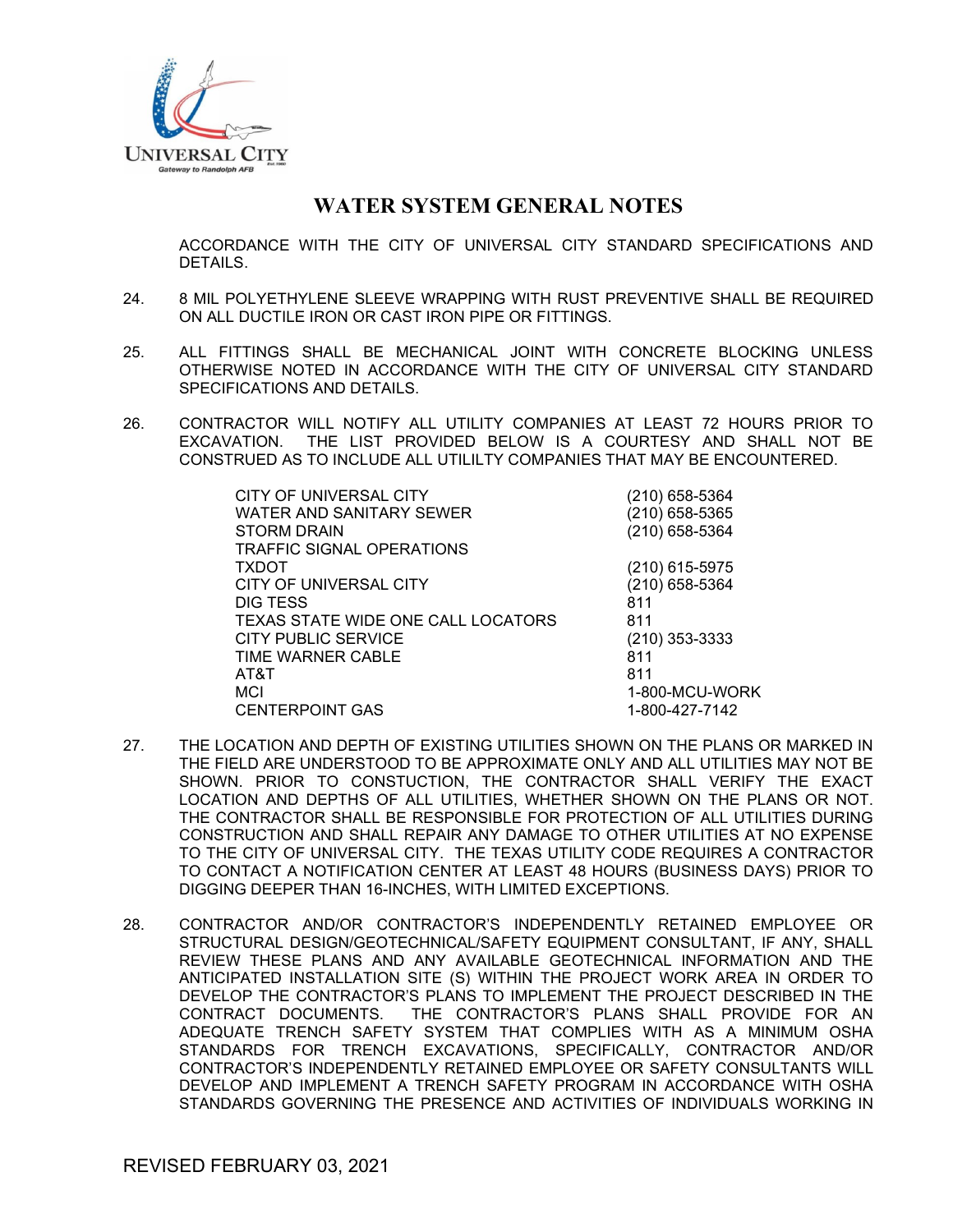

AND AROUND TRENCH EXCAVATION. TRENCH SAFETY REQUIREMENTS PERTAIN TO ALL WORK.

- 29. CONTRACTOR TO VERIFY HORIZONTAL LOCATION AND TOP OF CURB ELEVATION AT FIRE HYDRANT LOCATIONS WITH THE DIRECTOR OF PUBLIC WORKS OR HIS DESIGNEE BEFORE INSTALLATION OF ANY FIRE HYDRANT.
- 30. WATER SERVICES IN ROADWAY OR UTILITY EASEMENTS AND CUL-DE-SAC'S SHALL BE ENCASED IN 3" SCHEDULE 40" PVC PIPES MEETING ASTM D-1785 AND D-2665.
- 31. NO BLASTING IS ALLOWED.
- 32. NO WATER JETTING IS ALLOWED.
- 33. THE WATER LINES WILL BE SET FROM THE STREET HUBS BEFORE THIS CONTRACT BEGINS. STREET CUT SHEETS WILL BE SUPPLIED TO THE CONTRACTOR. THERE SHOULD BE NO ADDITIONAL STAKES REQUIRED AND IT WILL BE THE CONTRACTOR'S RESPONSIBILITY TO INSPECT THE SITE AND VERIFY THAT ALL STAKES REQUIRED FOR HIS WORK ARE IN PLACE AT THE TIME THE CONSTRUCTION BEGINS. IF ANY STAKES ARE MISSING, THE ENGINEER SHOULD BE NOTIFIED IMMEDIATELY. AFTER CONSTRUCTION BEGINS, ALL CONSTRUCTION STAKES, MARKS, ETC., SHALL BE CAREFULLY PRESERVED BY THE CONTRACTOR, HIS EMPLOYEE OR SUBCONTRACTOR BY ANY MEANS NECESSARY. ANY SUCH STAKES, MARKS, ETC. THAT ARE DAMAGED OR MISSING, SHALL BE REPLACED AT THE CONTRACTOR'S EXPENSE.
- 34. CONTRACTOR SHALL MAINTAIN TWO-WAY TRAFFIC IN EXISTING STREETS AT ALL TIMES, EXCEPT AS NOTED. PAVEMENT CUTS ACROSS AN EXISTING STREET ARE TO BE MADE ONE-HALF (1/2) AT A TIME AND THE PAVEMENT SHALL BE SAWCUT. THE CONTRACTOR SHALL PROVIDE AND MAINTAIN ACCESS FOR CHILDREN, RESIDENTS, BUSINESSES, CITY REPRESENTATIVES AND MAINTAIN ONE-HALF (1/2) OF ALL STREETS OPEN TO THRU TRAFFIC AT ALL TIMES. THE CONTRACTOR SHALL PROVIDE STEEL PLATE TRAFFIC COVERS OVER THE TRENCH AT STREETS, SIDEWALKS, AND AT DRIVEWAYS AS REQUIRED. THE CONTRACTOR SHALL MAINTAIN ACCESS FOR THE US POSTAL SERVICE CARRIERS. ANY DAMAGES INCURRED TO MAILBOXES SHALL BE AT THE CONTRACTOR' EXPENSE AND SHALL BE RESTORED TO THEIR ORIGINAL OR IMPROVED CONDITION. BARRACADES AND FLAG MEN SHALL BE PROVIDED FOR THE PROTECTION OF CHILDREN, PEDESTRIANS AND TO PROVIDE SMOOTH TRAFFIC FLOW ACCORDING TO THE TEXAS DEPARTMENT OF TRANSPORTATION (TXDOT) STANDARDS AND TO THE TEXAS MANUAL ON UNIFORM TRAFFIC CONTROL DEVICES (LATEST VERSION AT TIME OF CONSTRUCTION).
- 35. IT IS THE CONTRACTOR'S RESPONSIBILITY TO SEE THAT ALL SIGNS AND BARRICADES ARE PROPERLY INSTALLED AND MAINTAINED. ALL LOCATIONS AND DISTANCES WILL BE DECIDED UPON IN THE FIELD BY THE CONTRACTOR, USING THE TEXAS MANUAL ON UNIFORM TRAFFIC CONTROL DEVICES. THE CITY'S CONSTRUCTION INSPECTOR OR THE TRAFFIC ENGINEERING REPRESENTATIVE SHALL ONLY BE RESPONSIBLE TO INSPECT BARRICADES AND SIGNS. IF IN THE OPINION OF THE TRAFFIC ENGINEERING REPRESENTATIVE, OR THE CONSTRUCTION INSPECTOR, THE TRAFFIC CONTROL DEVICES DO NOT CONFORM TO ESTABLISHED STANDARDS, ARE INCORRECTLY PLACED, OR INSUFFICIENT IN QUANTITY TO PROTECT THE GENERAL PUBLIC, THE CONSTRUCTION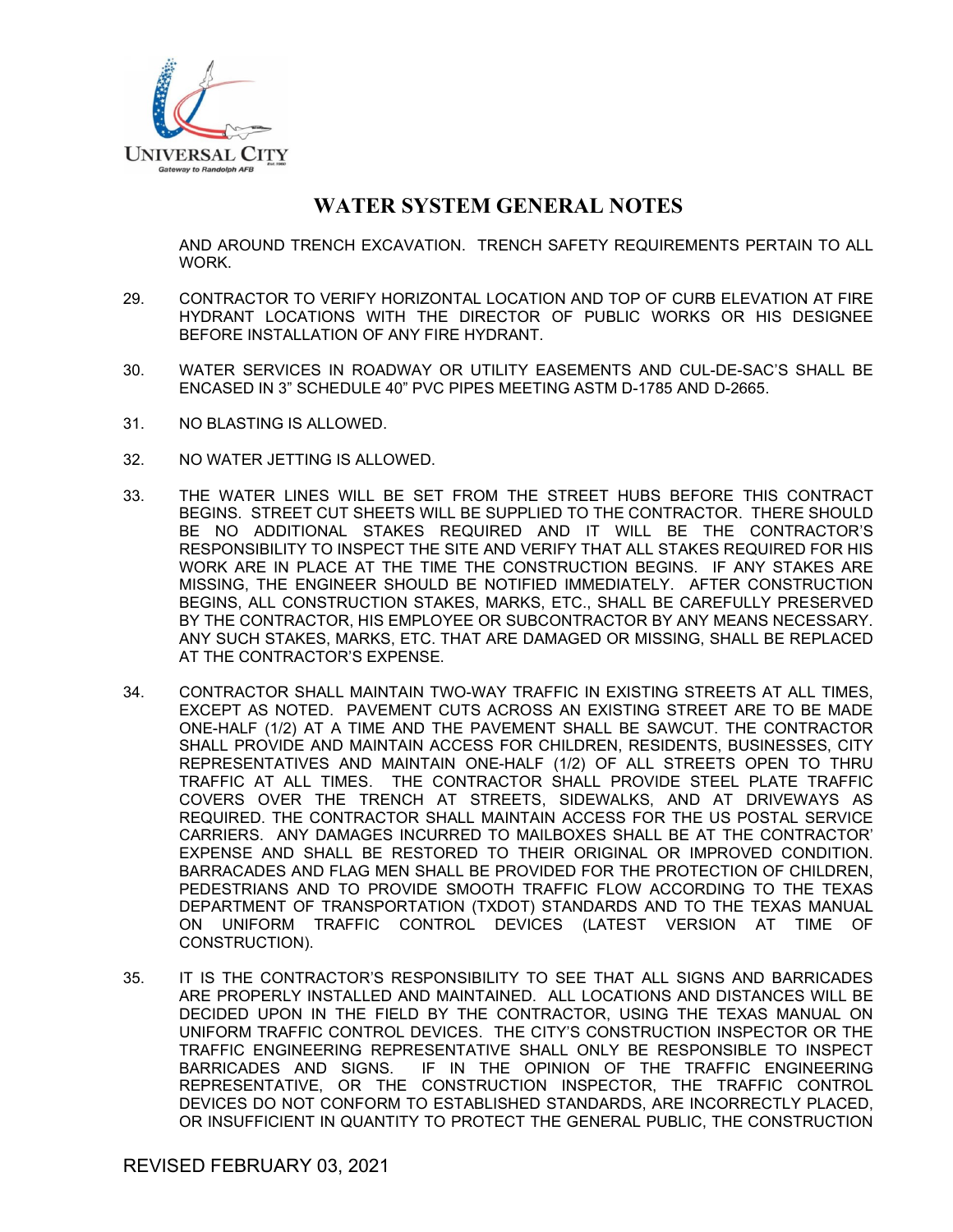

INSPECTOR OR TRAFFIC ENGINEERING REPRESENTATIVE SHALL HAVE THE OPTION OF STOPPING THE OPERATIONS UNTIL SUCH TIME AS THE CONDITIONS ARE CORRECTED AT NO EXPENSE TO THE CITY OF UNIVERSAL CITY.

- 36. CONTRACTOR SHALL PLACE AN INSULATED 14 GAUGE WIRE DIRECTLY ON TOP OF THE WATER MAIN WITH PLASTIC WARNING TAPE ONE–FOOT (1') ABOVE THE TOP OF PIPE. WIRE SPLICE CONNECTIONS TO BE WITH APPROVED GEL CAPS.
- 37. DUE TO FEDERAL REGULATIONS, TITLE 49, PART 192.181, CPS MUST MAINTAIN ACCESS TO GAS VALVES AT ALL TIMES. THE CONTRACTOR MUST PROTECT AND WORK AROUND ANY GAS VALVES THAT ARE IN THE PROJECT AREA.
- 38. WHENEVER POWER POLES ARE ADJACENT TO THE PROPOSED TRENCH, THE CONTRACTOR SHALL PROVIDE PROPER SHORING OR BRACING DURING CONSTRUCTION OF THE TRENCH, ACCORDING TO THE METHODS APPROVED BY THE APPROPRIATE UTILITY COMPANY. ANY DAMAGES INCURRED SHALL BE REPAIRED AT THE CONTRACTORS EXPENSE AND RESORED TO ITS ORIGINAL OR IMPROVED CONDITION TO THE SATISFACTION OF THE UTILITY OWNER.
- 39. THE CONTRACTOR SHALL MARK THE LOCATION OF METER BOXES ON THE CURB WITH BLUE PAINT. WATER VALVES SHALL NOT BE PLACED IN WHEEL CHAIR RAMPS OR CURBS.
- 40. THE CONTRACTOR SHALL PROTECT THE EXISTING WATER LINE UNTIL IT IS ABANDONED. THE CONTRACTOR SHALL BE RESPONSIBLE FOR MAINTAINING CONTINUOUS SERVICE AS THE PROPOSED WATER MAIN IS BEING LAID.
- 41. NO PIPE WHICH HAS BEEN USED FOR ANY PREVIOUS PURPOSE SHALL BE ACCEPTED OR RELOCATED FOR USE IN THIS PROJECT. ALL WATER LINES INSTALLED SHALL MEET AMERICAN WATER WORKS ASSOCIATION (AWWA) AND NATIONAL SANITATION FOUNDATION (NSF) STANDARDS WITH PUSH ON JOINTS.
- 42. THE CONTRACTOR IS RESPONSIBLE FOR MAINTAINING THE PROPER CLEARANCE REQUIRED BY THE NATIONAL ELECTRICAL CODE, OCCUPATIONAL SAFETY AND HEALTH ADMINISTRATION (OSHA), TEXAS STATE LAW VERNON'S ANNOTATED TEXAS STATUES ARTICLE 1436 (C) PERTAINING TO CLEARANCES WHEN WORKING IN CLOSE PROXIMITY TO OVERHEAD ELECTRICAL LINES AND EQUIPMENT; AND TEXAS STATE LAW HEALTH AND SAFETY CODE-CHAPTER 752 HIGH VOLTAGE OVERHEAD LINES. ALL COSTS INCURRED BY THE CITY OF UNIVERSAL CITY AND/OR A UTILITY PROVIDER BECAUSE OF FAILURE TO COMPLY WITH THE REQUIRED CLEARANCE WILL BE THE RESPONISIBILITY OF THE CONTRACTOR FOR NOT FOLLOWING EFFECTIVE PRECAUTIONARY MEASURES.
- 43. THE CONTRACTOR'S STORM WATER POLLUTION PREVENTION PLAN (SWPPP) SHALL INCLUDE EROSION AND SEDIMENTATION CONTROLS FOR ALL SOIL STAGING AND STORAGE AREAS.
- 44. PRIOR TO CONSTRUCTION THE CONTRACTOR SHALL INSTALL ALL EROSION AND SEDIMENTATION CONTROLS.
- 45. ALL DISTURBED EXCAVATED AREAS WITHIN THE CITY RIGHT-OF-WAY SHALL BE RESODDED TO MATCH THE EXISTING SITE CONDITIONS.